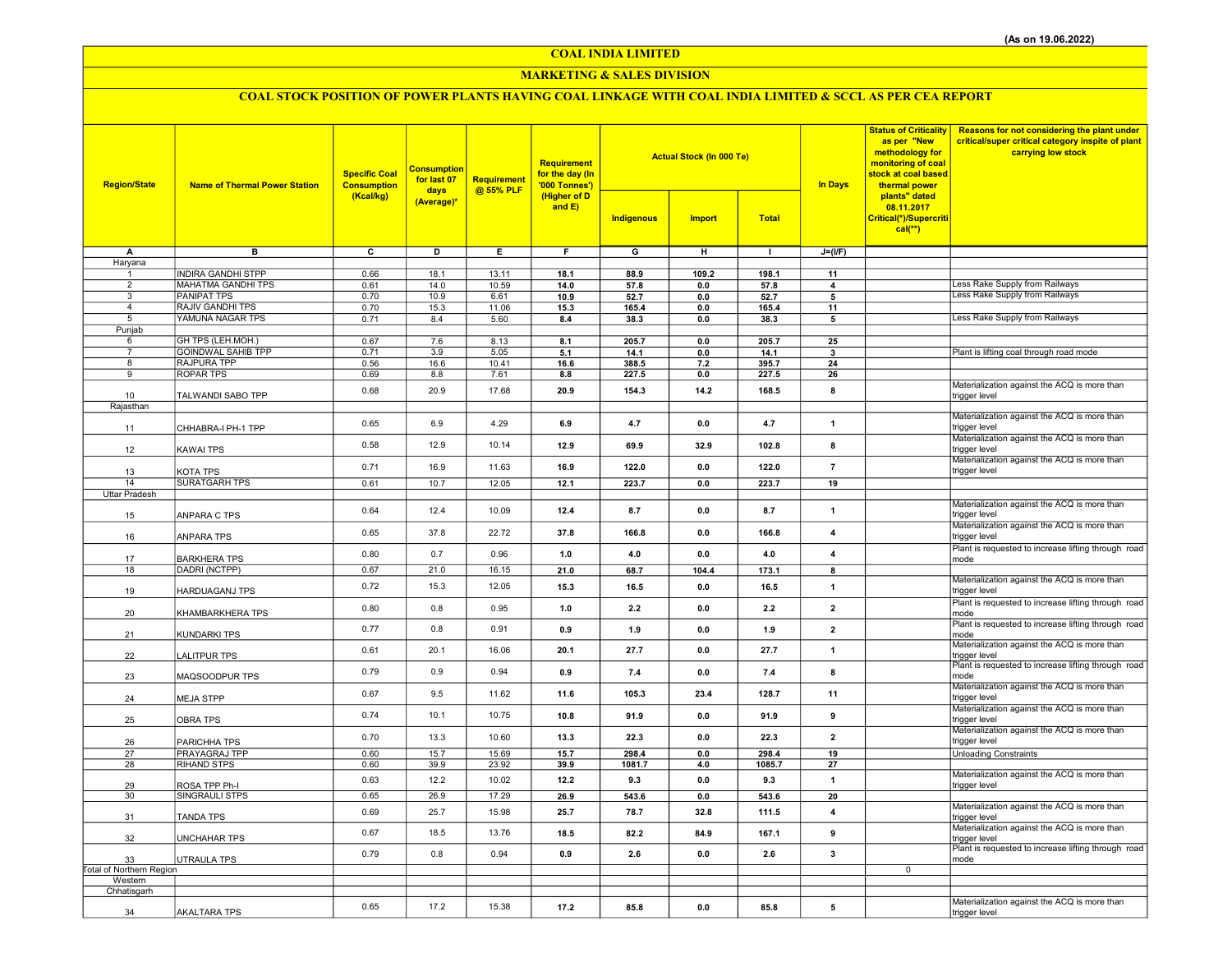#### COAL INDIA LIMITED

#### MARKETING & SALES DIVISION

# COAL STOCK POSITION OF POWER PLANTS HAVING COAL LINKAGE WITH COAL INDIA LIMITED & SCCL AS PER CEA REPORT

| <b>Region/State</b> | <b>Name of Thermal Power Station</b>             | <b>Specific Coal</b><br><b>Consumption</b> | <b>Consumption</b><br>for last 07 | <b>Requirement</b> | <b>Requirement</b><br>for the day (In<br>'000 Tonnes') |                | <b>Actual Stock (In 000 Te)</b> |                | <b>Status of Criticality</b><br>as per "New<br>methodology for<br>monitoring of coal<br>stock at coal based<br><b>In Days</b><br>thermal power | Reasons for not considering the plant under<br>critical/super critical category inspite of plant<br>carrying low stock |                                                               |
|---------------------|--------------------------------------------------|--------------------------------------------|-----------------------------------|--------------------|--------------------------------------------------------|----------------|---------------------------------|----------------|------------------------------------------------------------------------------------------------------------------------------------------------|------------------------------------------------------------------------------------------------------------------------|---------------------------------------------------------------|
|                     |                                                  | (Kcal/kg)                                  | days<br>(Average)*                | @ 55% PLF          | (Higher of D<br>and E)                                 | Indigenous     | <b>Import</b>                   | <b>Total</b>   |                                                                                                                                                | plants" dated<br>08.11.2017<br>Critical(*)/Supercriti<br>$cal$ (**)                                                    |                                                               |
| A                   | в                                                | ᢎ                                          | D                                 | Е.                 | F                                                      | G              | н                               | $\mathbf{I}$   | $J=(I/F)$                                                                                                                                      |                                                                                                                        |                                                               |
| 35                  | <b>BALCO TPS</b>                                 | 0.74                                       | 5.0                               | 5.83               | 5.8                                                    | 13.0           | 0.3                             | 13.3           | $\overline{\phantom{a}}$                                                                                                                       |                                                                                                                        | Plant under maintenance                                       |
| 36                  | <b>BANDAKHAR TPP</b>                             | 0.70                                       | 4.7                               | 2.78               | 4.7                                                    | 13.4           | 0.0                             | 13.4           | 3                                                                                                                                              |                                                                                                                        | Materialization against the ACQ is more than<br>trigger level |
| 37                  | <b>BARADARHA TPS</b>                             | 0.75                                       | 19.3                              | 11.88              | 19.3                                                   | 67.8           | 0.0                             | 67.8           | $\overline{4}$                                                                                                                                 |                                                                                                                        | Materialization against the ACQ is more than<br>trigger level |
| 38                  | <b>BHILAI TPS</b>                                | 0.76                                       | 8.6                               | 4.99               | 8.6                                                    | 142.4          | 20.3                            | 162.7          | 19                                                                                                                                             |                                                                                                                        | Materialization against the ACQ is more than                  |
| 39                  | <b>BINJKOTE TPP</b>                              | 0.75                                       | 0.0                               | 5.91               | 5.9                                                    | 40.9           | 0.0                             | 40.9           | $\overline{7}$                                                                                                                                 |                                                                                                                        | trigger level                                                 |
| 40<br>41            | <b>DSPM TPS</b>                                  | 0.72                                       | 8.5                               | 4.74               | 8.5                                                    | 90.7           | 0.0                             | 90.7           | 11                                                                                                                                             |                                                                                                                        |                                                               |
| 42                  | <b>KORBA STPS</b><br><b>KORBA-WEST TPS</b>       | 0.66<br>0.77                               | 32.3<br>21.0                      | 22.82              | 32.3<br>21.0                                           | 597.9<br>248.3 | 0.0<br>0.0                      | 597.9<br>248.3 | 19<br>12                                                                                                                                       |                                                                                                                        |                                                               |
| 43                  | <b>LARA TPP</b>                                  | 0.70                                       | 24.3                              | 13.55<br>14.77     | 24.3                                                   |                | 3.4                             | 193.0          | 8                                                                                                                                              |                                                                                                                        |                                                               |
|                     |                                                  |                                            |                                   |                    |                                                        | 189.6          |                                 |                |                                                                                                                                                |                                                                                                                        | Materialization against the ACQ is more than                  |
| 44                  | NAWAPARA TPP                                     | 0.79                                       | 4.9                               | 6.28               | 6.3                                                    | 59.3           | 0.0                             | 59.3           | 9                                                                                                                                              |                                                                                                                        | trigger level                                                 |
| 45                  | PATHADI TPP                                      | 0.69                                       | 6.9                               | 5.43               | 6.9                                                    | 17.5           | 0.0                             | 17.5           | $\mathbf{3}$                                                                                                                                   |                                                                                                                        |                                                               |
| 46                  | SIPAT STPS                                       | 0.67                                       | 33.8                              | 26.38              | 33.8                                                   | 320.3          | 0.0                             | 320.3          | 9                                                                                                                                              |                                                                                                                        |                                                               |
| 47                  | <b>TAMNAR TPP</b>                                | 0.82                                       | 34.8                              | 25.98              | 34.8                                                   | 35.8           | 0.0                             | 35.8           | $\mathbf{1}$                                                                                                                                   |                                                                                                                        | Materialization against the ACQ is more than<br>trigger level |
|                     |                                                  | 0.77                                       | 12.3                              | 14.56              | 14.6                                                   | 89.5           | 0.0                             | 89.5           | 6                                                                                                                                              |                                                                                                                        | Materialization against the ACQ is more than                  |
| 48                  | <b>UCHPINDA TPP</b>                              |                                            |                                   |                    |                                                        |                |                                 |                |                                                                                                                                                |                                                                                                                        | trigger level                                                 |
| Gujarat             |                                                  |                                            |                                   |                    |                                                        |                |                                 |                |                                                                                                                                                |                                                                                                                        | Materialization against the ACQ is more than                  |
| 49                  | <b>GANDHI NAGAR TPS</b>                          | 0.67                                       | 7.2                               | 5.55               | 7.2                                                    | 34.4           | 6.5                             | 40.8           | 6                                                                                                                                              |                                                                                                                        | rigger level                                                  |
| 50                  | SABARMATI (D-F STATIONS)                         | 0.57                                       | 3.8                               | 2.70               | 3.8                                                    | 9.8            | 71.1                            | 80.9           | $\overline{7}$                                                                                                                                 |                                                                                                                        | Materialization against the ACQ is more than<br>trigger level |
| 51                  | <b>UKAI TPS</b>                                  | 0.68                                       | 12.8                              | 10.01              | 12.8                                                   | 42.7           | 0.0                             | 42.7           | 3                                                                                                                                              |                                                                                                                        | Materialization against the ACQ is more than<br>trigger level |
| 52                  | <b>WANAKBORI TPS</b>                             | 0.68                                       | 24.1                              | 20.45              | 24.1                                                   | 159.7          | 0.0                             | 159.7          | $\overline{7}$                                                                                                                                 |                                                                                                                        | Materialization against the ACQ is more than<br>trigger level |
| Madhya Pradesh      |                                                  |                                            |                                   |                    |                                                        |                |                                 |                |                                                                                                                                                |                                                                                                                        |                                                               |
| 53                  | AMARKANTAK EXT TPS                               | 0.65                                       | 2.9                               | 1.81               | 2.9                                                    | 21.4           | 0.0                             | 21.4           | 8                                                                                                                                              |                                                                                                                        |                                                               |
| 54                  | <b>ANUPPUR TPP</b>                               | 0.70                                       | 15.6                              | 11.14              | 15.6                                                   | 111.0          | 9.5                             | 120.5          | 8                                                                                                                                              |                                                                                                                        |                                                               |
| 55                  | <b>BINA TPS</b>                                  | 0.72                                       | 7.0                               | 4.77               | 7.0                                                    | 33.5           | 0.0                             | 33.5           | 5                                                                                                                                              |                                                                                                                        | Materialization against the ACQ is more than<br>trigger level |
| 56                  | <b>GADARWARA TPP</b>                             | 0.64                                       | 20.3                              | 13.61              | 20.3                                                   | 93.9           | 3.2                             | 97.0           | 5                                                                                                                                              |                                                                                                                        | Materialization against the ACQ is more than<br>trigger level |
| 57<br>58            | <b>KHARGONE STPP</b><br><b>SANJAY GANDHI TPS</b> | 0.61                                       | 16.0                              | 10.56              | 16.0                                                   | 130.0          | 33.9                            | 163.9          | 10                                                                                                                                             |                                                                                                                        | Non payment of dues                                           |
| 59                  | <b>SATPURA TPS</b>                               | 0.77<br>0.65                               | 17.5<br>7.1                       | 13.63<br>11.47     | 17.5<br>11.5                                           | 35.3<br>207.8  | 0.0<br>0.0                      | 35.3<br>207.8  | $\overline{2}$<br>18                                                                                                                           |                                                                                                                        |                                                               |
| 60                  | <b>SEIONI TPP</b>                                | 0.62                                       | 5.8                               | 4.91               | 5.8                                                    | 112.6          | 0.0                             | 112.6          | 20                                                                                                                                             |                                                                                                                        | Materialization against the ACQ is more than<br>trigger level |
| 61                  | SHREE SINGAJI TPP                                | 0.73                                       | 28.8                              | 24.31              | 28.8                                                   | 293.6          | 0.0                             | 293.6          | 10                                                                                                                                             |                                                                                                                        | Non Payment of Dues                                           |
| 62                  | <b>VINDHYACHAL STPS</b>                          | 0.67                                       | 65.4                              | 42.33              | 65.4                                                   | 1535.4         | 0.0                             | 1535.4         | 23                                                                                                                                             |                                                                                                                        |                                                               |
| Maharashtra         |                                                  |                                            |                                   |                    |                                                        |                |                                 |                |                                                                                                                                                |                                                                                                                        |                                                               |
| 63                  | <b>AMRAVATI TPS</b>                              | 0.65                                       | 15.9                              | 11.60              | 15.9                                                   | 29.5           | 0.0                             | 29.5           | $\overline{2}$                                                                                                                                 |                                                                                                                        | Materialization against the ACQ is more than<br>trigger level |
| 64                  | <b>BHUSAWAL TPS</b>                              | 0.77                                       | 18.6                              | 12.31              | 18.6                                                   | 63.2           | 9.7                             | 72.9           | $\overline{4}$                                                                                                                                 |                                                                                                                        | Non payment of dues                                           |
| 65                  | <b>BUTIBORI TPP</b>                              | 0.67                                       | 0.0                               | 5.31               | 5.3                                                    | 59.7           | 0.0                             | 59.7           | 11                                                                                                                                             |                                                                                                                        |                                                               |
| 66                  | CHANDRAPUR(MAHARASHTRA) STPS                     | 0.79                                       | 34.2                              | 30.35              | 34.2                                                   | 300.4          | 19.2                            | 319.5          | 9                                                                                                                                              |                                                                                                                        | Non payment of dues                                           |
| 67                  | DAHANU TPS                                       | 0.60                                       | 5.9                               | 3.96               | 5.9                                                    | 5.0            | $1.2$                           | 6.2            | $\overline{1}$                                                                                                                                 |                                                                                                                        | Materialization against the ACQ is more than<br>trigger level |
| 68                  | DHARIWAL TPP                                     | 0.68                                       | 8.7                               | 5.40               | 8.7                                                    | 29.1           | 0.0                             | 29.1           | $\mathbf{3}$                                                                                                                                   |                                                                                                                        | Materialization against the ACQ is more than<br>trigger level |
| 69                  | <b>GMR WARORA TPS</b>                            | 0.67                                       | 9.4                               | 5.28               | 9.4                                                    | 72.4           | 0.0                             | 72.4           | 8                                                                                                                                              |                                                                                                                        |                                                               |
| 70                  | KHAPARKHEDA TPS                                  | 0.87                                       | 17.7                              | 15.37              | 17.7                                                   | 137.2          | 3.9                             | 141.0          | 8                                                                                                                                              |                                                                                                                        | Materialization against the ACQ is more than<br>trigger level |
| 71                  | <b>KORADI TPS</b>                                | 0.73                                       | 28.6                              | 20.96              | 28.6                                                   | 97.0           | 0.0                             | 97.0           | $\mathbf{3}$                                                                                                                                   |                                                                                                                        | Non payment of dues                                           |
| 72                  | <b>MAUDA TPS</b>                                 | 0.71                                       | 29.7                              | 21.75              | 29.7                                                   | 142.5          | 35.2                            | 177.7          | 6                                                                                                                                              |                                                                                                                        | Materialization against the ACQ is more than<br>trigger level |
| 73                  | <b>NASIK TPS</b>                                 | 0.83                                       | 10.2                              | 6.93               | 10.2                                                   | 94.9           | 21.8                            | 116.6          | 11                                                                                                                                             |                                                                                                                        | Non payment of dues                                           |
| 74                  | <b>PARAS TPS</b>                                 | 0.76                                       | 7.5                               | 5.01               | 7.5                                                    | 100.5          | 0.0                             | 100.5          | 13                                                                                                                                             |                                                                                                                        |                                                               |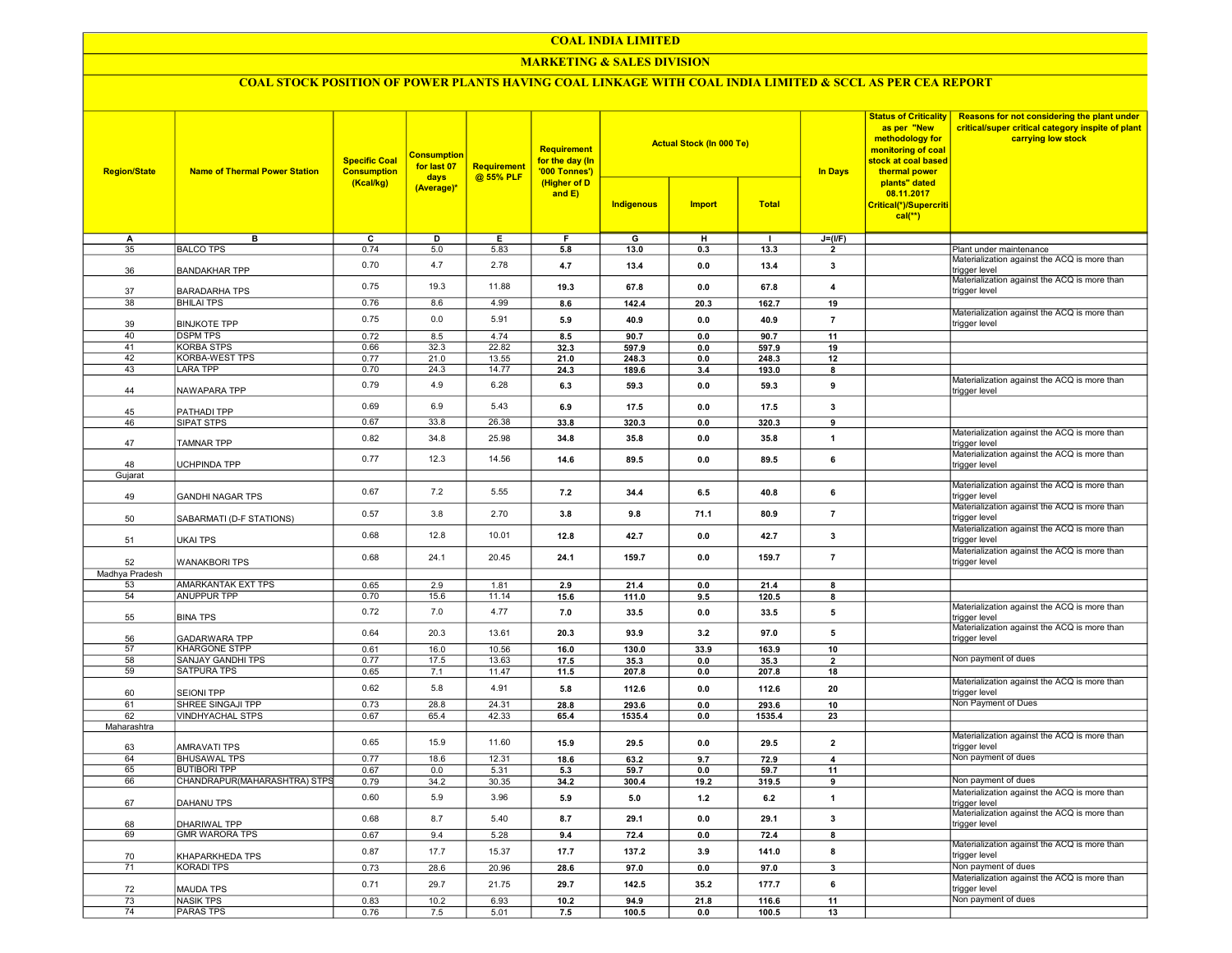## COAL INDIA LIMITED

## **MARKETING & SALES DIVISION**

# COAL STOCK POSITION OF POWER PLANTS HAVING COAL LINKAGE WITH COAL INDIA LIMITED & SCCL AS PER CEA REPORT

| <b>Region/State</b>             | <b>Name of Thermal Power Station</b> | <b>Specific Coal</b><br><b>Consumption</b><br>(Kcal/kg) | <b>Consumption</b><br>for last 07<br>days<br>(Average)* | <b>Requirement</b><br>@ 55% PLF | <b>Requirement</b><br>for the day (In<br>'000 Tonnes')<br>(Higher of D<br>and $E$ ) | <b>Actual Stock (In 000 Te)</b><br><b>Total</b><br>Indigenous<br><b>Import</b> |            |              | <b>In Days</b>          | <b>Status of Criticality</b><br>as per "New<br>methodology for<br>monitoring of coal<br>stock at coal based<br>thermal power<br>plants" dated<br>08.11.2017<br>Critical(*)/Supercriti<br>$cal(**)$ | Reasons for not considering the plant under<br>critical/super critical category inspite of plant<br>carrying low stock |
|---------------------------------|--------------------------------------|---------------------------------------------------------|---------------------------------------------------------|---------------------------------|-------------------------------------------------------------------------------------|--------------------------------------------------------------------------------|------------|--------------|-------------------------|----------------------------------------------------------------------------------------------------------------------------------------------------------------------------------------------------|------------------------------------------------------------------------------------------------------------------------|
|                                 |                                      |                                                         |                                                         |                                 |                                                                                     |                                                                                |            |              |                         |                                                                                                                                                                                                    |                                                                                                                        |
| A                               | в                                    | C                                                       | D                                                       | Е.                              | F.                                                                                  | G                                                                              | н          | п.           | $J=(I/F)$               |                                                                                                                                                                                                    |                                                                                                                        |
| 75                              | <b>PARLITPS</b>                      | 0.67                                                    | 8.6                                                     | 6.60                            | 8.6                                                                                 | 66.4                                                                           | 0.0        | 66.4         | 8                       |                                                                                                                                                                                                    |                                                                                                                        |
| 76                              | SOLAPUR STPS                         | 0.62                                                    | 8.6                                                     | 10.88                           | 10.9                                                                                | 164.4                                                                          | 66.5       | 230.9        | 21                      |                                                                                                                                                                                                    |                                                                                                                        |
| 77                              | <b>TIRORA TPS</b>                    | 0.66                                                    | 45.1                                                    | 28.54                           | 45.1                                                                                | 169.8                                                                          | 0.0        | 169.8        | $\overline{\mathbf{4}}$ |                                                                                                                                                                                                    | Materialization against the ACQ is more than<br>trigger level                                                          |
| 78                              | <b>WARDHA WARORA TPP</b>             | 0.65                                                    | 5.6                                                     | 4.60                            | 5.6                                                                                 | 145.0                                                                          | 0.0        | 145.0        | 26                      |                                                                                                                                                                                                    |                                                                                                                        |
| Total of Western Region         |                                      |                                                         |                                                         |                                 |                                                                                     |                                                                                |            |              |                         | 0                                                                                                                                                                                                  |                                                                                                                        |
| Southern                        |                                      |                                                         |                                                         |                                 |                                                                                     |                                                                                |            |              |                         |                                                                                                                                                                                                    |                                                                                                                        |
| Andhra Pradesh                  |                                      |                                                         |                                                         |                                 |                                                                                     |                                                                                |            |              |                         |                                                                                                                                                                                                    |                                                                                                                        |
| 79                              | DAMODARAM SANJEEVAIAH TPS            | 0.64                                                    | 6.8                                                     | 13.52                           | 13.5                                                                                | 361.8                                                                          | 0.0        | 361.8        | 27                      |                                                                                                                                                                                                    |                                                                                                                        |
| 80                              | Dr. N.TATA RAO TPS                   | 0.80                                                    | 25.5                                                    | 18.48                           | 25.5                                                                                | 105.2                                                                          | 0.0        | 105.2        | $\overline{4}$          |                                                                                                                                                                                                    | Materialization against the ACQ is more than<br>trigger level                                                          |
| 81                              | PAINAMPURAM TPP                      | 0.61                                                    | 9.8                                                     | 10.55                           | 10.6                                                                                | 75.4                                                                           | 147.7      | 223.1        | 21                      |                                                                                                                                                                                                    | Materialization against the ACQ is more than<br>trigger level                                                          |
| 82                              |                                      | 0.75                                                    | 22.0                                                    | 16.34                           | 22.0                                                                                | 17.0                                                                           | 0.0        | 17.0         | $\overline{1}$          |                                                                                                                                                                                                    | Materialization against the ACQ is more than<br>trigger level                                                          |
| 83                              | RAYALASEEMA TPS<br>SIMHADRI          | 0.77                                                    | 22.3                                                    | 20.40                           | 22.3                                                                                | 395.4                                                                          | 182.0      |              | 26                      |                                                                                                                                                                                                    |                                                                                                                        |
|                                 |                                      |                                                         |                                                         |                                 |                                                                                     |                                                                                |            | 577.5        |                         |                                                                                                                                                                                                    | Materialization against the ACQ is more than                                                                           |
| 84                              | <b>SGPL TPP</b>                      | 0.55                                                    | 13.6                                                    | 9.56                            | 13.6                                                                                | $1.2$                                                                          | 250.1      | 251.3        | 18                      |                                                                                                                                                                                                    | trigger level                                                                                                          |
| 85                              | VIZAG TPP                            | 0.75                                                    | 12.4                                                    | 10.23                           | 12.4                                                                                | 57.3                                                                           | 0.0        | 57.3         | 5                       |                                                                                                                                                                                                    | Less Supply of rakes from Railways                                                                                     |
| Karnataka                       |                                      |                                                         |                                                         |                                 |                                                                                     |                                                                                |            |              |                         |                                                                                                                                                                                                    |                                                                                                                        |
| 86                              | <b>BELLARY TPS</b>                   | 0.66                                                    | 14.3                                                    | 14.82                           | 14.8                                                                                | 114.4                                                                          | 0.0        | 114.4        | 8                       |                                                                                                                                                                                                    | Materialization against the ACQ is more than<br>trigger level                                                          |
| 87                              | <b>KUDGI STPP</b>                    | 0.59                                                    | 24.3                                                    | 18.81                           | 24.3                                                                                | 180.0                                                                          | 0.0        | 180.0        | $\overline{7}$          |                                                                                                                                                                                                    |                                                                                                                        |
|                                 |                                      |                                                         |                                                         |                                 |                                                                                     |                                                                                |            |              |                         |                                                                                                                                                                                                    | Materialization against the ACQ is more than                                                                           |
| 88                              | <b>RAICHUR TPS</b>                   | 0.71                                                    | 24.1                                                    | 16.05                           | 24.1                                                                                | 28.9                                                                           | 0.0        | 28.9         | $\overline{1}$          |                                                                                                                                                                                                    | trigger level                                                                                                          |
| 89                              | <b>YERMARUS TPP</b>                  | 0.61                                                    | 12.8                                                    | 12.91                           | 12.9                                                                                | 76.8                                                                           | 0.0        | 76.8         | 6                       |                                                                                                                                                                                                    |                                                                                                                        |
| <b>Tamil Nadu</b>               |                                      |                                                         |                                                         |                                 |                                                                                     |                                                                                |            |              |                         |                                                                                                                                                                                                    |                                                                                                                        |
| 90                              | <b>METTUR TPS</b>                    | 0.81                                                    | 11.3                                                    | 8.97                            | 11.3                                                                                | 143.9                                                                          | 0.0        | 143.9        | 13                      |                                                                                                                                                                                                    |                                                                                                                        |
| 91                              | METTUR TPS - II                      | 0.78                                                    | 7.3                                                     | 6.20                            | 7.3                                                                                 | 55.8                                                                           | 0.0        | 55.8         | 8                       |                                                                                                                                                                                                    | Materialization against the ACQ is more than<br>trigger level                                                          |
| 92                              | NORTH CHENNAI TPS                    | 0.96                                                    | 17.6                                                    | 23.11                           | 23.1                                                                                | 207.9                                                                          | 38.4       | 246.3        | 11                      |                                                                                                                                                                                                    | Materialization against the ACQ is more than<br>trigger level                                                          |
| 93                              | <b>TUTICORIN TPS</b>                 | 0.93                                                    | 13.9                                                    | 12.84                           | 13.9                                                                                | 62.9                                                                           | 0.0        | 62.9         | 5                       |                                                                                                                                                                                                    | Materialization against the ACQ is more than<br>trigger level                                                          |
| 94                              | <b>VALLUR TPP</b>                    | 0.75                                                    | 25.2                                                    | 14.94                           | 25.2                                                                                | 175.9                                                                          | 0.0        | 175.9        | $\overline{7}$          |                                                                                                                                                                                                    |                                                                                                                        |
| Telangana                       |                                      |                                                         |                                                         |                                 |                                                                                     |                                                                                |            |              |                         |                                                                                                                                                                                                    |                                                                                                                        |
| 95                              | <b>BHADRADRI TPP</b>                 | 0.60                                                    | 10.7                                                    | 8.55                            | 10.7                                                                                | 149.4                                                                          | 0.0        | 149.4        | 14                      |                                                                                                                                                                                                    |                                                                                                                        |
| 96                              | <b>KAKATIYA TPS</b>                  | 0.58                                                    | 7.9                                                     | 8.38                            | 8.4                                                                                 | 287.4                                                                          | 0.0        | 287.4        | 34                      |                                                                                                                                                                                                    |                                                                                                                        |
| 97                              | KOTHAGUDEM TPS (NEW)                 | 0.66                                                    | 12.2                                                    | 8.72                            | 12.2                                                                                | 176.3                                                                          | 0.0        | 176.3        | 14                      |                                                                                                                                                                                                    |                                                                                                                        |
| 98                              | KOTHAGUDEM TPS (STAGE-7)             | 0.50                                                    | 7.4                                                     | 5.24                            | 7.4                                                                                 | 81.8                                                                           | 0.0        | 81.8         | 11                      |                                                                                                                                                                                                    |                                                                                                                        |
| 99                              | RAMAGUNDEM STPS                      | 0.62                                                    | 32.6                                                    | 21.26                           | 32.6                                                                                | 98.7                                                                           | 51.0       | 149.7        | 5                       |                                                                                                                                                                                                    |                                                                                                                        |
| 100                             | RAMAGUNDEM-B TPS                     | 0.75                                                    | 0.8                                                     | 0.62                            | 0.8                                                                                 | 10.6                                                                           | 0.0        | 10.6         | 13                      |                                                                                                                                                                                                    |                                                                                                                        |
| 101                             | SINGARENI TPP                        | 0.58                                                    | 13.6                                                    | 9.16                            | 13.6                                                                                | 101.8                                                                          | 0.0        | 101.8        | $\overline{7}$          |                                                                                                                                                                                                    |                                                                                                                        |
| <b>Total of Southern Region</b> |                                      |                                                         |                                                         |                                 |                                                                                     |                                                                                |            |              |                         | 0                                                                                                                                                                                                  |                                                                                                                        |
| Eastern                         |                                      |                                                         |                                                         |                                 |                                                                                     |                                                                                |            |              |                         |                                                                                                                                                                                                    |                                                                                                                        |
| Bihar                           | <b>BARAUNI TPS</b>                   |                                                         |                                                         |                                 |                                                                                     |                                                                                |            |              |                         |                                                                                                                                                                                                    |                                                                                                                        |
| 102<br>103                      | <b>BARH I</b>                        | 0.63<br>0.56                                            | 7.3<br>8.4                                              | 5.93<br>4.87                    | 7.3<br>8.4                                                                          | 68.2<br>64.3                                                                   | 0.0<br>1.1 | 68.2<br>65.4 | 9<br>8                  |                                                                                                                                                                                                    |                                                                                                                        |
| 104                             | <b>BARH II</b>                       | 0.66                                                    | 16.8                                                    | 11.43                           | 16.8                                                                                | 128.6                                                                          | 2.3        | 130.9        | 8                       |                                                                                                                                                                                                    |                                                                                                                        |
| 105                             | KAHALGAON TPS                        | 0.75                                                    | 32.3                                                    | 23.08                           | 32.3                                                                                | 300.0                                                                          | 4.4        | 304.4        | 9                       |                                                                                                                                                                                                    |                                                                                                                        |
|                                 |                                      |                                                         |                                                         |                                 |                                                                                     |                                                                                |            |              |                         |                                                                                                                                                                                                    | Materialization against the ACQ is more than                                                                           |
| 106                             | <b>MUZAFFARPUR TPS</b>               | 0.73                                                    | 6.0                                                     | 3.73                            | 6.0                                                                                 | 29.5                                                                           | 0.0        | 29.5         | 5                       |                                                                                                                                                                                                    | trigger level                                                                                                          |
| 107                             | NABINAGAR STPP                       | 0.61                                                    | 17.6                                                    | 15.90                           | 17.6                                                                                | 106.9                                                                          | 17.1       | 124.0        | $\overline{7}$          |                                                                                                                                                                                                    | Materialization against the ACQ is more than                                                                           |
| 108                             | NABINAGAR TPP                        | 0.69                                                    | 15.2                                                    | 9.16                            | 15.2                                                                                | 63.1                                                                           | 0.0        | 63.1         | $\overline{4}$          |                                                                                                                                                                                                    | trigger level                                                                                                          |
| Jharkhand                       |                                      |                                                         |                                                         |                                 |                                                                                     |                                                                                |            |              |                         |                                                                                                                                                                                                    |                                                                                                                        |
| 109                             | <b>BOKARO TPS 'A' EXP</b>            | 0.58                                                    | 6.5                                                     | 3.81                            | 6.5                                                                                 | 66.8                                                                           | 0.0        | 66.8         | 10                      |                                                                                                                                                                                                    |                                                                                                                        |
| 110                             | CHANDRAPURA(DVC) TPS                 | 0.62                                                    | 4.9                                                     | 4.07                            | 4.9                                                                                 | 134.8                                                                          | 58.2       | 193.0        | 40                      |                                                                                                                                                                                                    |                                                                                                                        |
| 111<br>112                      | JOJOBERA TPS<br>KODARMA TPP          | 0.67<br>0.62                                            | 3.5<br>14.1                                             | 2.13<br>8.19                    | 3.5                                                                                 | 70.4                                                                           | 0.0        | 70.4         | 20                      |                                                                                                                                                                                                    |                                                                                                                        |
|                                 |                                      |                                                         |                                                         |                                 | 14.1                                                                                | 56.8                                                                           | 24.4       | 81.1         | 6                       |                                                                                                                                                                                                    | Materialization against the ACQ is more than                                                                           |
| 113                             | MAHADEV PRASAD STPP                  | 0.68                                                    | 7.2                                                     | 4.85                            | 7.2                                                                                 | 57.3                                                                           | 0.0        | 57.3         | 8                       |                                                                                                                                                                                                    | trigger level                                                                                                          |
| 114                             | MAITHON RB TPP                       | 0.61                                                    | 12.9                                                    | 8.47                            | 12.9                                                                                | 251.6                                                                          | 0.0        | 251.6        | 20                      |                                                                                                                                                                                                    |                                                                                                                        |